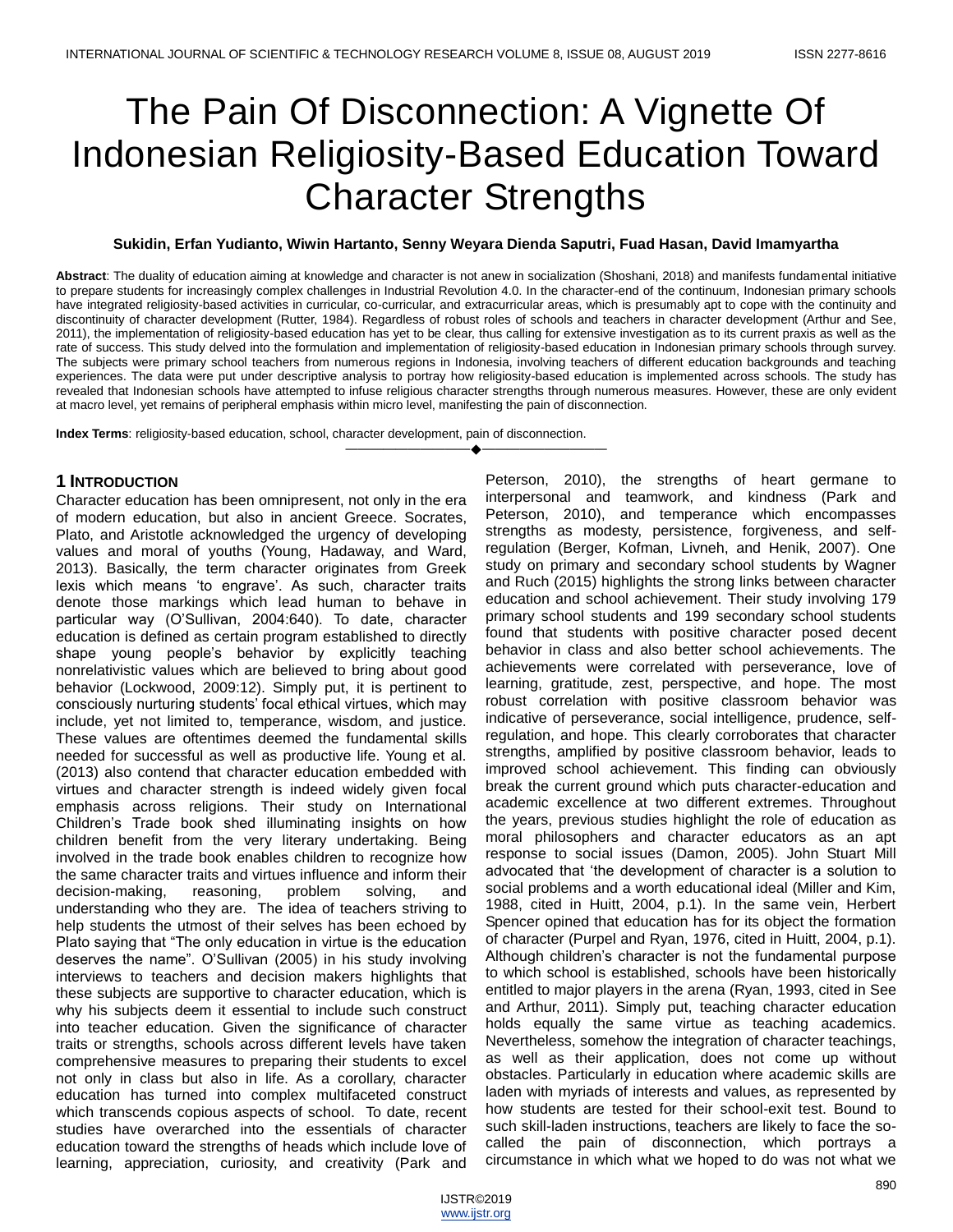really did (Palmer, 1993). It is thus essential that teachers and school work in tandem to ensure the achievement of both character and academic development throughout school years and to deal with the hardships occurring therefrom.

## **2 LITERATURE REVIEW**

#### **2.1 RELIGIOSITY-BASED EDUCATION AS CATALYST FOR CHARACTER STRENGTHS**

As a catalyst of children's character strengths, school holds pivotal role in many respects. School, assumedly, is seen as equally crucial as is family in ensuring decent character or personality development in children, apropos of studies contending that family is the earliest and most potent arena of character education (Woodhouse, 1930). To character educators, school and teachers are deemed focal dimension of character education (Wynne and Walberg, 1985; and De Vries, 1999). The proponents of character education claim that by nature schools preach values through, for instance, pupilteacher relations, teaching methodologies, and extracurricular activities (Berkowitz & Bier, 2004; and Narvaez & Lapsey, 2008). However, each of academic and character education is not inherently exclusive. Wynne and Walberg (1985) in their work contend that academic undertakings are, to some great extent, hold the power to purport characters, which is observable through how they treat and assign adults at schools. With these value-laden activities, schools are seen as a milieu where positive character traits are modeled, practiced, and reinforced. How teacher views and aligns themselves with academics-character duality substantially determines how students evolve across time. Furthermore, this clearly calls forth serious demands on the part of teachers. Character education calls forth obedience to legitimate authority, which at school level involves teacher as the most dominant extrafamily characters that every student meets. Numerous studies have acknowledged the bearing impacts of school on children's character education (see Watson, 1999; Shoshani, 2018; and Wagner and Ruch, 2015 for example). Watson (1999) in his literature study brings forward that creating caring community in class poses bearing impact on students developing the same positive character traits, given teachers' self-esteem and awareness in aspiring the targeted characters. In the same wavelength, Shoshani (2018) in his research employing Character Strengths Inventory for Early Childhood (CSI-EC) delves into pre-school children's character development. His findings evince that character strengths and children's emotional well-being are robustly linked. School is deemed vital milieu in which children are encouraged to grow teamwork, social intelligence, persistence, and self-control to cope with crisis (Peterson and Seligman, 2004; Duckwort, Petterson, Matthew, and Kelly, 2007; and Shoshani and Slone, 2016). Given these multifaceted impacts, it is imperative that schools put equal emphasis on both academic excellence and character education if they aim at fostering the students to excel to their utmost. The wide arrays of impacts imply that schools are accorded with numerous means by which they can accrue, reinforce, and maintain expected character throughout a period of study. The aforementioned studies, despite their overt conceptual framework of character, are assumedly in line with the notion of relational developmental systems (RDS) Metatheory (see Wang, Ferris, Hersberg, and Lerner 2016). Previous works appear to see character as a context-bound construct as it is involved in reciprocal relation

with environment, that is school in this regard. They argue that RDS puts emphasis on mutually-beneficial relations between individual and his dynamic world, which allows him to act integratively and virtuously to contribute to his well-being and others'. Apropos of the zeal and measures taken to inculcate character virtues to students, such undertaking does not come without obstacles. In fact, teacher education, which serves as the crux of character education, grapples with such difficulties as limited curricular support, dearth of research concerning the best approach to integrating character education into teaching praxis, and the lack of expertise and resource since there (are) only a few teacher education program which integrates character education (Berkowitz, 1998).

#### **2.2 Rationalizing Relational Development System (RDS) Metatheory In Religiosity-Based Education**

For the last couple of decades, evolving findings concerning developmental studies of individual-context reciprocity, and relevant research related to impact of in-school and /or out-ofschool courses, particularly including children, young adults, and adolescents, have compelled scientific renaissance of zeal for the construct of character and in the notion that character denotes a developmental phenomenon accrued through mutually-reciprocal person context relations (Berkowitz, 2011; Lerner & Callina, 2014). The theoretical emphasis on the loads of studies concerning RDS Metatheory is put on the properties of bidirectional relations which control the exchanges between people and their contexts (environment). This mutually-influential reciprocity is represented as individual-context reciprocity. Brandsdter (1998) points out that these relations denote developmental regulations and represent adaptive developmental control. Within RDS Metatheory, positive attributes of character, which develop over time as character virtues, can be perceived as particular set of mutually-beneficial individual-context relations and also individual relations which vary across times and places. Lerner and Callina (2014) explain that, through RDSbased frameworks of human development within mutuallyinfluential individual-context relations, works delving into character virtues have already privileged one milieu or instantiation of this relation. One exemplification is the relation between youth and adults in their environment where each of these aspects affects one another. There have been loads of literatures cushioning the rationale for this emphasis on character development. Nucci (2001:7) points out that character development, and probably moral virtues, include human welfare, rights, and justice, which represents a function of fundamental properties of interpersonal relations. In the same wavelength, Berkowitz (2012:249) mentions that character development includes interpersonal relations invariantly which emulates public system of universal consideration related to human rights, justice, and welfare that every rational subject would expect others to comply with them. Narvaez and Lapsley (2008) explicates that person with character lives a life which is decent for one to live in one's community. Considering the urgency of individual-context relations with respect to character development, Lerner and Callina (2014:323-324) define character development virtues as particular set of mutually-beneficial relations, which invariantly change across contextual locations and ontogenetic time, between context and person and, in particular, among individuals that altogether scaffold the resultant context. When probed through the spectacles of RDS-based framework,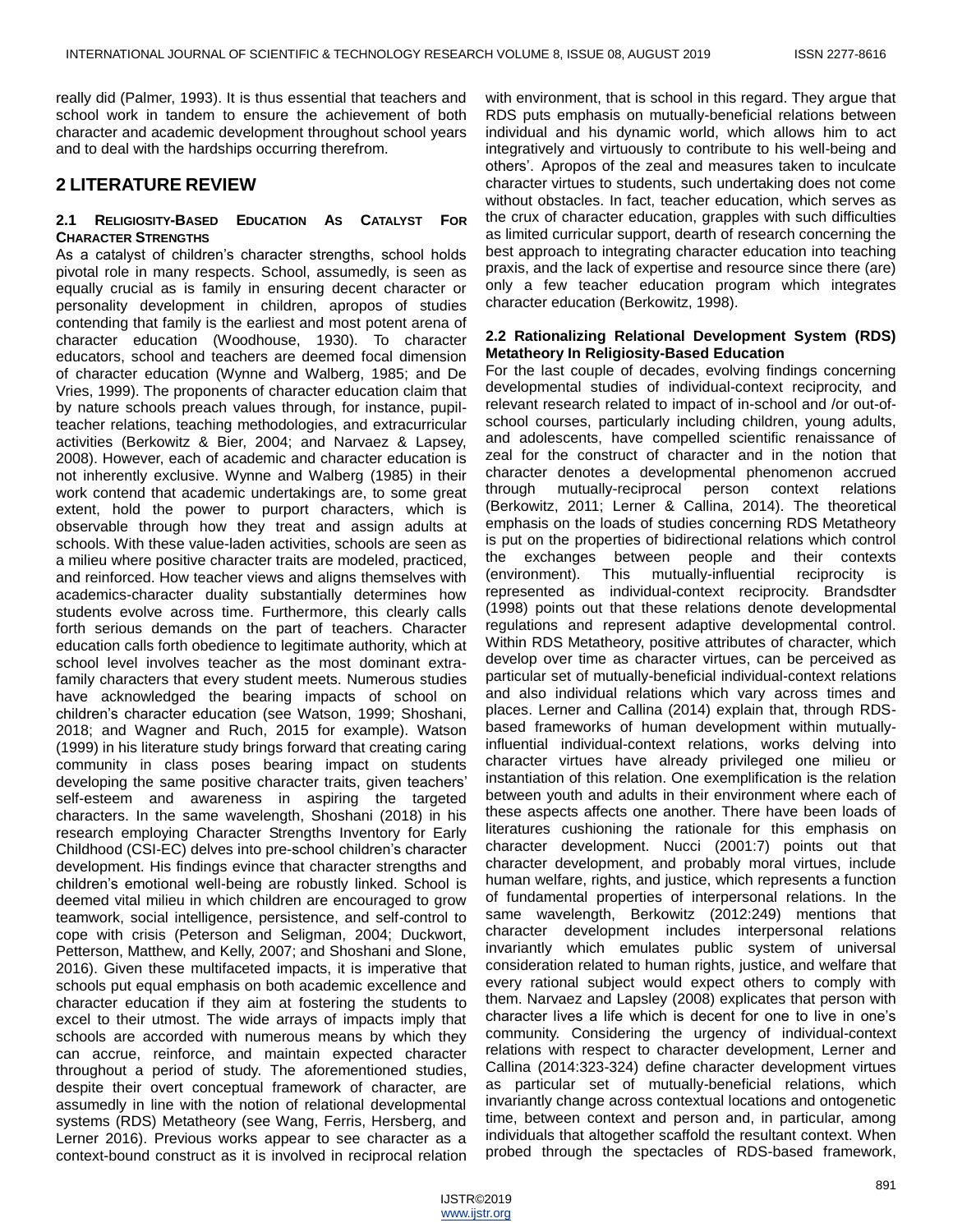character virtues denote a moral commitment on endeavor to act and behave in specific ways that serve others and community better. As such, the existing body of research concerning character virtue development overarches into numerous dimensions or manifests of decent character domains of instantiation. For instance, the current conversations burgeon over topics germane to moral virtues (e.g. justice, integrity, respect, and caring), performance character (e.g. effort, diligence, grit, perseverance, and selfdiscipline), civic character (e.g. skills, knowledge, and commitments included in being active and positively engaged community member), and intellectual character (e.g. intellectual humility, curiosity for truth, love of learning, and creativity) As such, it is imperative to integrate such multifaceted manifestations into the undertaking of adaptive individual-individual relations (see Berkowitz, 2011; Lerner and Callina, 2014; and Wang, Ferris, Hershberg, & Lerner, 2015). To sum up, developmental theories bound to RDS Metatheorybased ideas believe that mutually-influential and mutuallybeneficial relations between individuals and the environment and, between individual and individuals constituting the whole context pose robust bearing impact on character development. Character development at school, embedded throughout its macro and micro aspects, should be oriented to scaffolding positive relations in the individual-context relations on longterm basis. The present study is also grounded within the very theory. The present study aims to fill the void in research concerning religiosity-based education; myriads of studies have been bound to investigating religious teaching as distinctive construct, rather than multidimensional one. Specifically, it addresses the following research problems:

- a. How do schools conduct religiosity-based education as a catalyst for character education?
- b. To what extent do teachers apply school-based policy concerning religiosity-based education in their teaching praxis?

# **3 RESEARCH METHOD**

### **3.1 Design**

The study was descriptive quantitative in nature. It was aimed at portraying how religiosity-based education is operative as a catalyst for character virtue development. Projected to be preliminary study, this work denoted the outset of a larger and more extensive study to delve into the actualization of relational developmental Metatheory within academic milieus, comprising of curricular and extra-curricular praxis.

### **3.2 Context and Participants**

The study was conducted at an Indonesian state university where teachers of secondary education were enrolled in a teacher professional development program. These teachers, including both males and females, had varied teaching background and teaching experiences. A total of fifty two participants were involved. They taught in various sub-districts at public schools.

### **3.3 Instrumentation and Data Analysis**

The research data under investigation was limited to quantitative data manifesting the multidimensional actualizations of religiosity-based education. The framework of religiosity-based education, which served as the cornerstone to the present work, was obtained from legal document from government. Based on this reference, the study delved into several aspects of religiosity-based education. These aspects were then operationalized into questionnaire item. Prior to completing the questionnaire, the participants were required to fill provide demographic data germane to gender, age, years of service, education level, and school status, be it private or public school. The questionnaire was distributed via online platform to the research participants. The collected data were analyzed by descriptive statistics.

## **5 FINDINGS AND DISCUSSION**

Based on the survey, the study has revealed that the undertakings to inculcate religious values are integrated into school culture. Those values are overtly evident as they are embedded in various school structures, comprising of visions, missions, instructional instruments, and school activities as stipulated in school curriculum. Curriculum can be defined as sets of learning plan and learning experience made by schools to achieve their educational objectives. Curriculum has four component related to each other. Those are objectives, material, process and evaluation (Winarso, 2015). Curriculum is implemented in learning program and supporting program. As aforementioned, this research was done at to 53 Indonesian elementary schools teachers enrolled in teacher profession program at Faculty of Teacher Training and Education. The surveys have shows that the religious values exist on their planning program such as vision, mission, objectives, sets of learning plans, curricular program and extracurricular program. Vision is an essential part of planning program because a program and related activities are planned and made operative to achieve that priory vision. Vision is important because it points out the reason why an organization exists and projects its development direction (Hamdan, 2001). More than 50% of the schools under investigation have made attempts of numerous natures to strengthen and sustain religious values through co-curricular activities, such as Romadhon schooling, and commemoration of Islamic days, as well as extra-curricular activities especially religious ones, including reciting Al-Qur'an and writing Arabic, commonly known as BCA (Baca Tulis Al-Qur'an), tahfidz Qur'an, hadrah (an Arabic musical art), and calligraphy. The initial finding clearly portrays the zeal, at least from political spectacles, that the schools have put focal emphasis on religious education, which is commensurate with literatures highlighting the urgency on school to accord equal emphasis between character education and academic achievement (Wynne and Walberg, 1985; and De Vries, 1999). What is more, it also demonstrates that schools are still deemed as the primary players in the arena of character education (Ryan, 1993, cited in See and Arthur, 2011). The efforts to inculcate religious values through instructional undertakings have been operative, to large extent. Most schools have operationalized religious values into the teaching-learning praxis, particularly shown by the design and content of lesson plans. The religious values are manifest in sets of learning plans. Sets of learning plan set the trajectory of teachers' instructional orchestra (Zuhdan, 2011). Based on regulation of Educational and Cultural Ministry Number 65 Year 2013 about Process Standard, sets of learning plans consist of syllabus and learning plan document. The present study has indicated that 90,4% of the respondents admit that they include religious values when making those sets of learning plan while 0,6% respondent did not include the values. Religious values are not only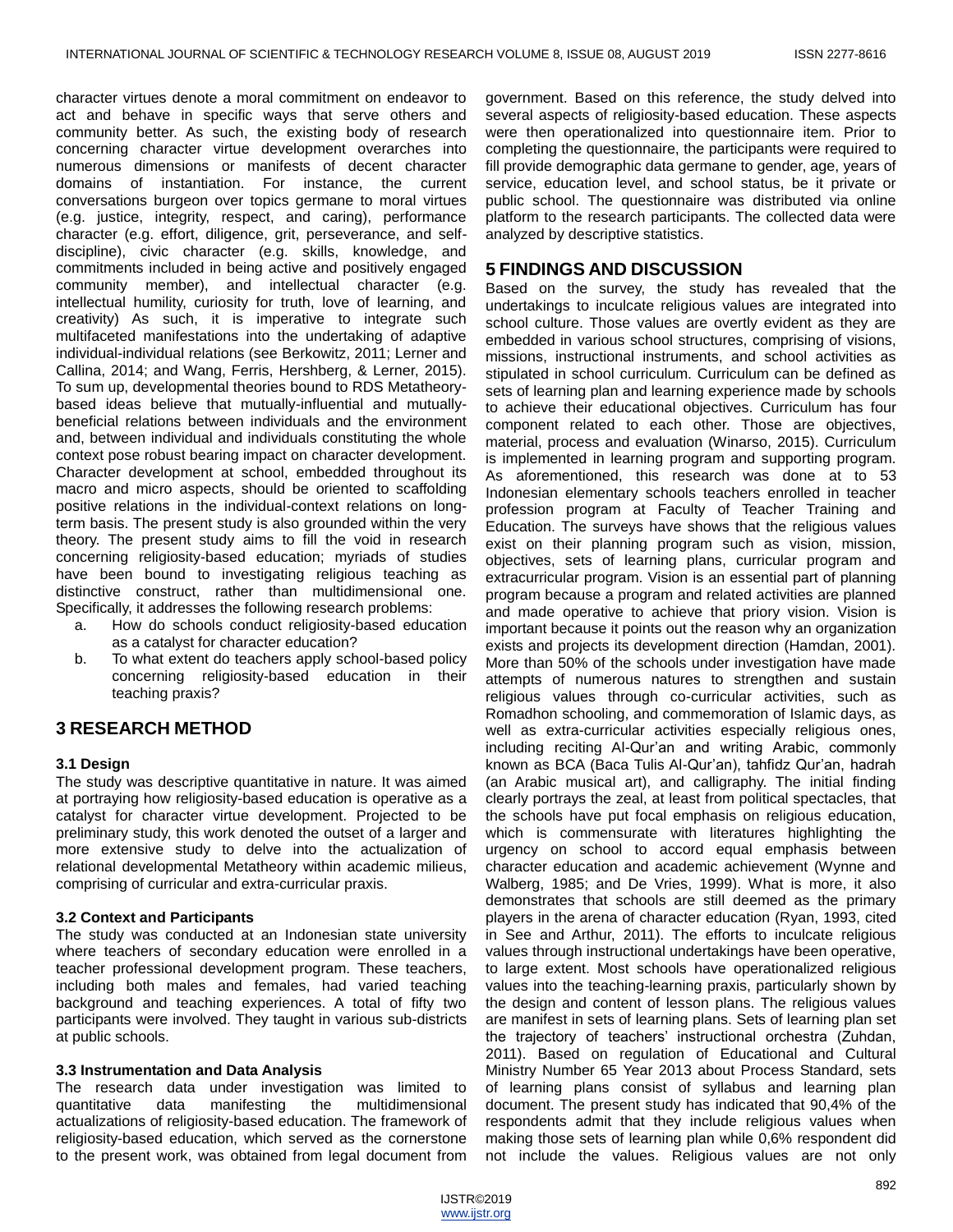embedded in Religion subject, but also included in such subjects as Civics, Bahasa, Science, Sport, Social Science, and Mathematics. This indicates that, on the whole, the schools face no significant hardships upon integrating moralreligious values into sciences. However, it is clear that religious education is only given focal emphasis in only specific subjects, particularly Islam Education at 100% and Civics at 84.6%. By contrast, substantial decline in the involvement of religious education is evident in other subjects. These are indicated by teachers' voices on the extent to which they include religious education in their subject. Such subject teachers as Bahasa, Science, Social Science, Mathematics, and Sport only report religious education at 61.5%, 57.7%, 59.6%, and 57.7%, respectively. At some point, this finding supports Berkowitz' (1998) notion on the challenges to teaching character education across school subjects. This acknowledges that integrating religious values into subjects, other than religion, still poses obstacles to even the teachers of modern era (see Berkowitz, 1998 for overview). The stark difference between the former and the latter groups of subjects also give rise to the dearth of pedagogical approach and/method to integrate religious values and characters across subjects. Given the nature of distinctive subjects, it may be worth further investigation to find out whether these differences merely lie in the nature of subjects or in teachers' views on integrating religious values for character education in their subject. Heinz (2018) in his study on pre-service teachers in Irish context has unearthed that the extent to which religious teachers apply confessional approach to teach Catholic is strongly bound to their views, ostensibly involving their constitutional rights and professional practices. The religious values also exist in school routines. This religious habituation is done continuously so as to amplify one's faith to his religion (Septiarini, 2017). The wide range of routines consists of those before learning process, during learning process, and after learning process. As regards those conducted before learning process, the study has revealed that 88,5% schools maintain routines in implementing religious values. The depth in implementing the religious values is also various across contexts. All schools actualize simple or general activity just like greeting, shaking hand, kissing teacher's hand, and praying. For the complex or special one, the schools carry out reciting their scripture and doing worship activity just like dhuha prayer, reading asma'ul khusna, memorizing short surah of Al Qur'an called jus amma and other similar readings. The existence of religious values is also implemented in cocurricular programs. Curricular activities are conducted out of regular learning time that to deepen students' knowledge, accentuate the correlation among learning subjects, and facilitate students' talent and potential (Usman and Lilis, 1993). The study has also evinced that all schools have initiated cocurricular religiosity-based programs like Romadhon boarding program, commemoration of Islam days, boarding school day, and so forth. The implementation of religious values is also operative in extracurricular program. Extracurricular activities are conducted to improve students' knowledge and to understand correlation among school subjects, to complement subject learning, and to facilitate students' talent and potential (Fatah, 1991). Regarding extracurricular program, the survey results show that 98.1% participants manage religiosity based extracurricular program like Mutsabaqoh Tilawatil Quran (MTQ), Da'I, art of Islamic writing, art of hadrah, Al Qur'an memorization, and so on. Schools also have programs to

follow up accruing religious values to their student outside of school by giving tasks related to it. The tasks given by schools include several forms, such as asking the students to learn at institution of Al Qur'an education, doing tahajud prayer, keeping logbook on their religious activities, and filling up the complementary book made by schools. The professional demand seems to have more driving factor to the dearth of religious values within co-curricular (61.5%) and extracurricular areas (65.4%), followed by out-of-school assignment (57.7%). This implies that the duality of religiosity (character) academic continuum is evident. When academic values are at stake, teachers and policy makers accord school activities with more religiosity-laden values and teachings. Considering the more students-initiated nature of these programs, religious values become peripheral concern to teachers and policy makers, somehow implying that the urgency of professional demand and personal conducts, rather than moral responsibility, constitutes the lifeblood of religious education. Heinz' et al (2018) research, in Irish context, is in line with the finding. Despite different educational and social context, it seems that teaching subjects with religiosity-laden approach denotes a mere "call of duty", even if they themselves are not religious, do not believe, or practice. The most robust finding to acknowledge this, at least, presumed notion is the fact that only one teacher makes attempt to communicate with parents for religious education. Generally, the integration of religious values is feasible in all subjects, yet the topics concerning harmonious life serve as the crux of these in integrations. The rationale to selecting the theme is so much related to its characteristics in that some subjects are more related to religious values while others are more concerned with scientific constructs. With respect to the thematic aspects of teaching, most teachers mention that religious values are integrated across learning themes, ranging from 48% to 78%. This is the case regardless of the natures of themes operative, be it scientific, social, or religious. This substantial integration, however, is not coupled with the same emphasis when it comes to the actualization of religious values inside and outside class. As regard inside-class activities, these activities are actuated before, during, and after learning process. All schools have required praying before and after learning. In addition, the schools have also maintained greetings among school members, moral-value talk at the end of each lesson, and kissing teachers' hand prior to getting out of class. Again, Berkowitz' (1998) work affords vital cushion to the present study. One of the challenges to integrating character values into daily teaching practice is the paucity of approaches and resources for so doing. Over 90% of the teachers have voiced that the only religious values they instill in the class are only limited to the casual conducts strongly bound to local wisdom. No specific religiosity-laden activities are conducted, before, during, and after lesson, despite the ultimate objective backgrounding these activities, character education. Dillon's work (2003:7, cited in Day, 2018) affords fundamental rationale to this finding. Religion matters in daily activities or classroom activities, but this is not the only or the most fundamental thing and its significance flows and ebbs relative to what else is taking place. In brief, across diverse personal and pedagogical contexts, reason and religion are sometimes coupled and decoupled. Teachers, accorded with full liberty in their teaching praxis, seem to have overlooked the actualization of religious values stipulated in syllabus, lesson plans, teacher's handbook, and students' textbook, although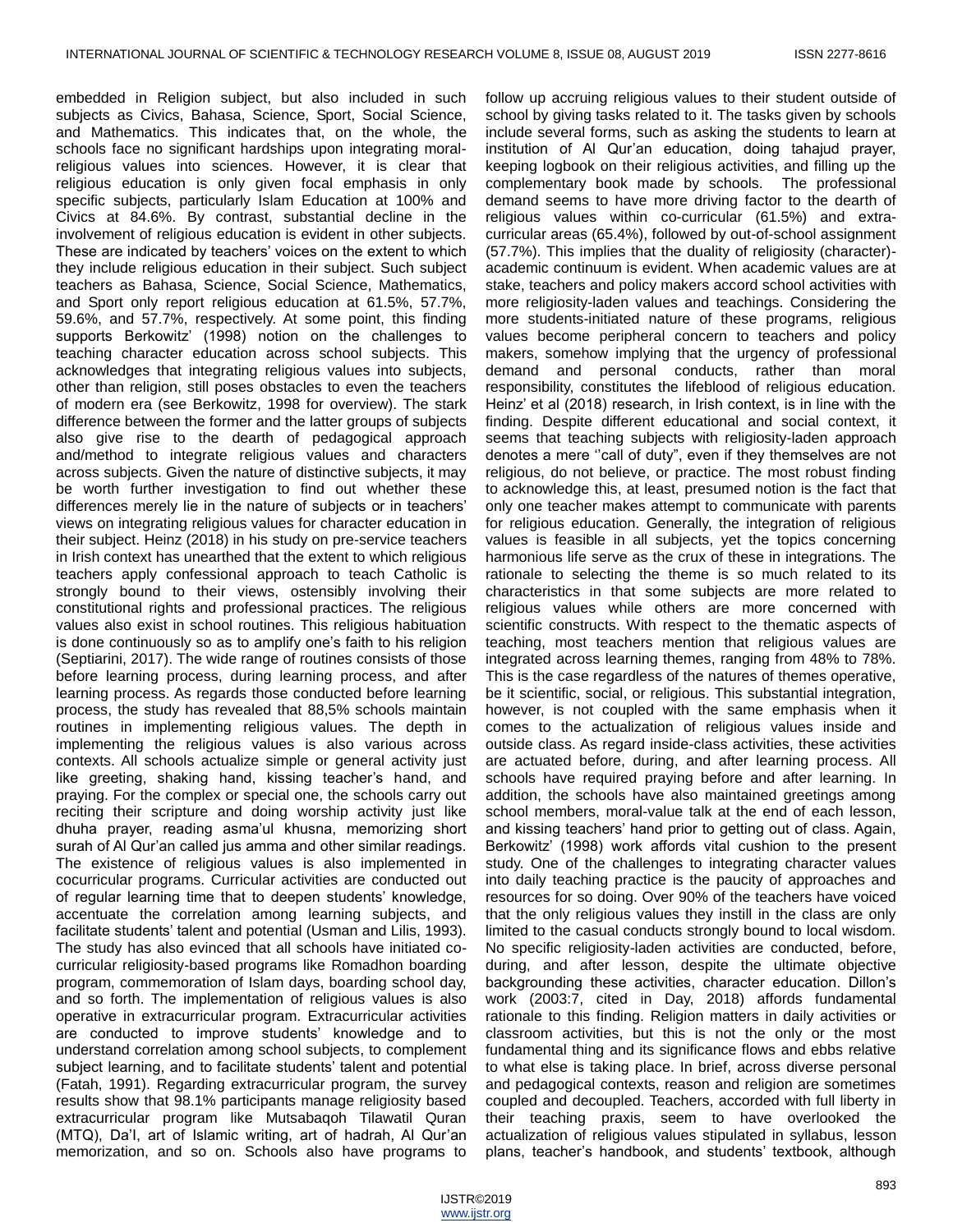many acknowledging the manifestation of religious values in those documents, 82.7%, 95.1%, 75%, and 75%, respectively. Stark contrast is indicative of findings pertinent to co-curricular and extra-curricular activities. Numerous programs and activities are laden with religious values. Some other religious customs are also applied in school's day-to-day activities, including dhuha prayer, reciting Asma'ul Husna, reciting short verses from Al-Qur'an, and Jumu'ah shodaqoh. Few schools have also initiated Yasin recital to their students. Almost every school strives to sustain the continuity of religious activities and inculcate religious values through students' assignments to take part in Al-Qur'an recital courses near their home. Moreover, the students are also given guide book to monitor their activities when enrolled in the course. One of the schools also has Tahfiz Qur'an activity which is compulsory to every student at home and monitored through a specific book. Obviously, it is easy to notice such loads of religiosity-based activities taking place at schools inasmuch as these activities reside more at the religiosity (character) end of religiosityacademics continuum. At some points, this infers that the notion "religiosity-based education" has yet to be entirely operative across numerous dimensions of school. The relative balance between religiosity and academics substantially depends on what takes place at particular ontogenetic setting within particular spatial limit (Lerner and Callina, 2014:323- 324). Instead of stipulating religiosity-based education, schools, as well as the teachers, merely make exclusive intertwining between religion and academics inasmuch as religious values are not actually operative within classroom orchestra. All in all, it appears that all schools have made extensive attempts to instill religious values, through curricular, co-curricular, and extra-curricular activities to scaffold positive cultures at school. Furthermore, the schools maintain the continuity of such endeavors through some extra school assignments. Despite these comprehensive efforts, hardly do the schools attempt to involve parents in those programs. Only one school attempts to communicate with parents in the light of scaffolding religious values. With regard to the first research question, the aforementioned discussion has shed illuminating light on the macro initiatives to create and sustain religiositybased education across school dimensions. This is corroborated by the strong philosophical foundations to which the concept is bound, particularly indicative of the school visions and missions as well as curricular framework guiding teachers' pedagogical trajectory. In addition, the zeal for religious-laden character strengths extends to co-curricular and extra-curricular activities. However, the imbalance emphasis between curricular and co-curricular as well as extra-curricular aspects clearly indicates partial implementation of religiosity-based education. At some point, this results from the sociocultural perspective which pays more attention to schools' curricular dimension prior to students' enrollment. Public still views character as solution to social issues and the ultimate objective of education. (Damon, 2005; Purpel and Ryan, 1976). As such, curricular areas still receive focal emphasis for religiosity-based education. By contrast, within micro perspective, germane to pedagogical orchestra, lies gap between what schools have stipulated for character education and what is actually actuated in class to meet schools' priory objectives. Apropos of the schools' policy and teachers' voice on inherent objectives for religious character education, how character strengths are actualized in class is much limited to small proportion of classroom activities. These

presumed religiosity-based educations represent the usual cultural teaching omnipresent at Indonesian schools, which to large extent emulates the teaching of local wisdom. Challenges to integrating religiosity-based education are unquestionable, at least as indicative of teachers' activities in class. Within classroom ontogenetic and spatial bordering, the soul of such education, therefore, becomes covert. Also, the paucity of actual religious teaching is evident as teachers maintain no other cultures other than appreciating harmony among people of different religions and living with their own religion, which has already persisted in daily life. This is driven by the dearth of pedagogical and curricular resources to guide teachers' religiosity-laden teaching praxis. To large extent, this results from the natures of each subject. Those concerned with religious or social value can have more robust link with religious character strengths, allowing more opportunity and flexibility for teachers to infuse religious values. Nevertheless, this is not the case for scientific subjects.

## **4 CONCLUSION**

The present study has delved into teachers' voices on how religiosity-based education is operative at their school as an initiative to accrue religious character strengths on students. The measure to create an environment laden with religious values, as the fuel of character education, is mainly actualized at macro level. With robust allusion to religious values, schools, although partially, have strived to meet the current sociocultural demands for character strengths on the part of students. However, character education still poses challenges in that it calls forth the apt approaches and methods for actual classroom orchestra. The absence of required resources, as a corollary, has created quasi-religious character education as only common class cultures, as actualized at common Indonesian schools, are maintained and perceived as religiosity-based teaching. Teachers need to work in tandem with policy makers to formulate the ideal pedagogical framework to integrate religious character strengths into their academic endeavours. The duality of religiosity-academics emphasis manifests partial intertwining between the two, with distinctive emphasis on either extreme, depending on ontogenetic and spatial factors. Apropos of the manifestation of religious character education in within political, curricular, extra-curricular, and co-curricular facets, further investigation is necessary to scrutinize the concrete depiction of religious values and then subsequently delve into the students' characters resulting therefrom. In addition, how students and parents perceive religiosity-based education needs more extensive work. These two future research agenda are essential to fill the voids in the consequential facets of religiosity-based education as a catalyst of character education. The present study is limited by the accessibility to gain these data due to time limitation.

## **ACKNOWLEDGMENT**

The authors wish to thank Faculty of Teacher Training And Education, Jember University. The 2018 research group grant from LP2M partly supports this work.

### **REFERENCES**

- [1] Day, A. (2018): Textbooks for teaching the sociology of religion, Religion,DOI: 10.1080/0048721X.2018.1505112
- [2] Berger, A., Kofman, O., Livneh, U., & Henik, A. (2007). Multidisciplinary perspectives on attention and the development